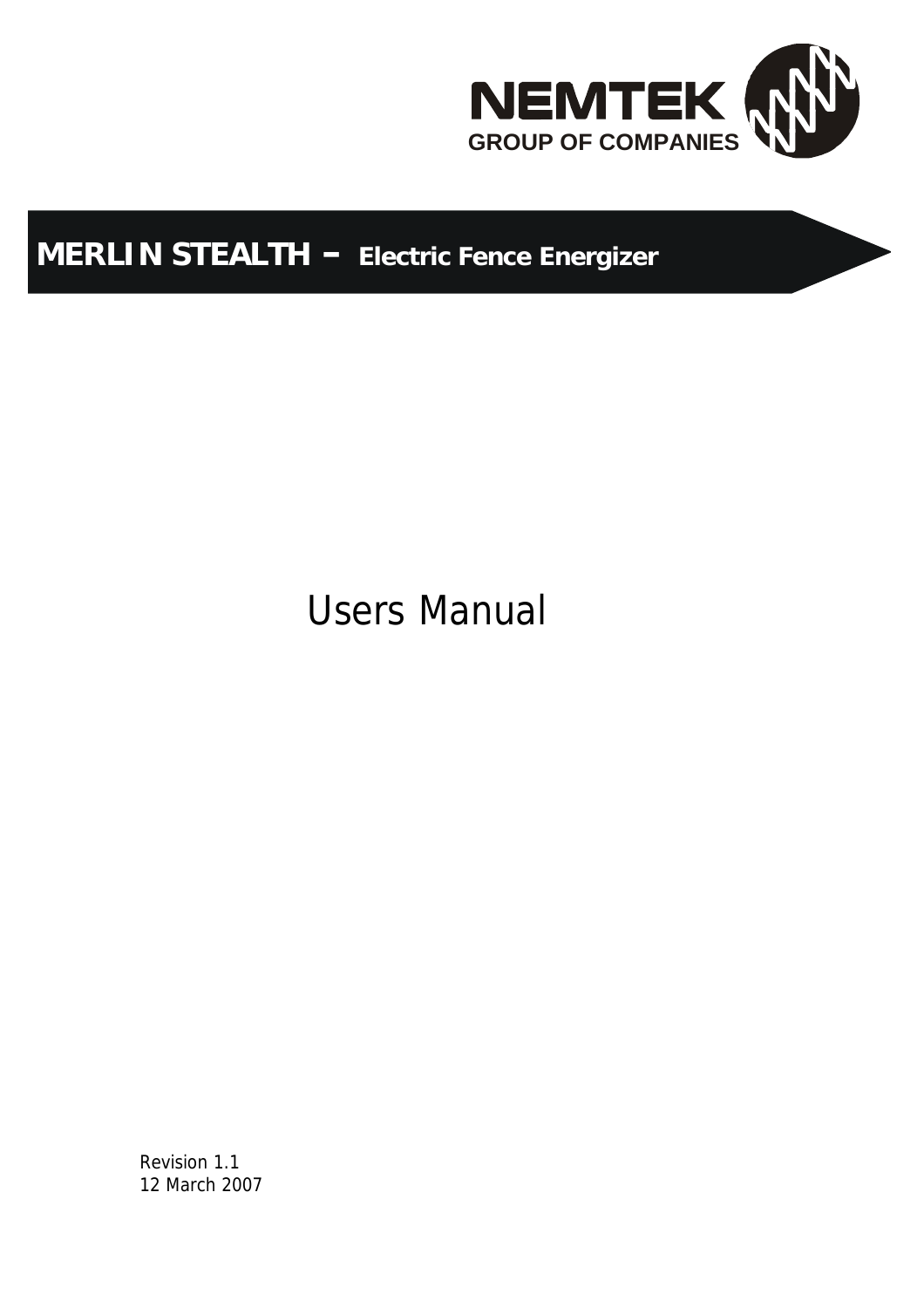# **IDERLIN STEALTH: USERS MANUAL Table of Contents**

| 5        |
|----------|
| 5        |
| $6 - 11$ |
| 12       |
| 13       |
| 14       |

**No user serviceable parts inside the energizer.**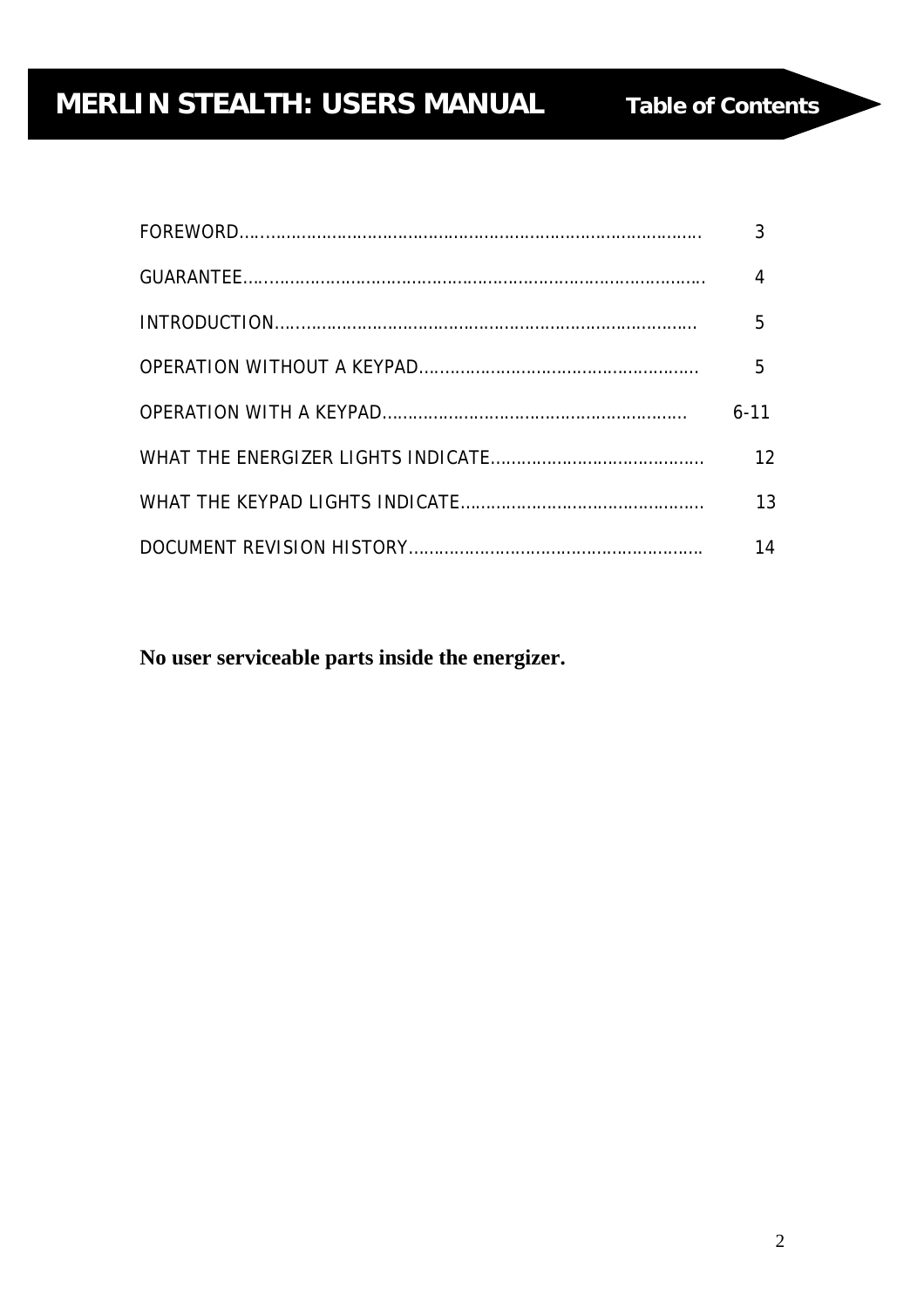## **FOREWORD**

The Merlin Range of energizers has evolved over the past fifteen years. The energizers are designed to comply with the latest international specifications.

In order to offer some product flexibility the embedded software in the energizers may change. The latest version of documentation and energizer features can be viewed on our website at: www.nemtek.com

Nemtek has introduced a new range of energizers in the course of 2005 to replace the older M1x and M2x range. Earth-loop monitoring has been incorporated throughout the range, onboard diagnostics, communications interface (RS232) and energy output and electromagnetic interference levels that comply with the very latest IEC specifications.

**Electric fencing can be lethal. Avoid head contact with the fence. Ask the installer to explain the options of current limiting resistors, the programmable output energy levels as well as the low-voltage operation of the energizer.**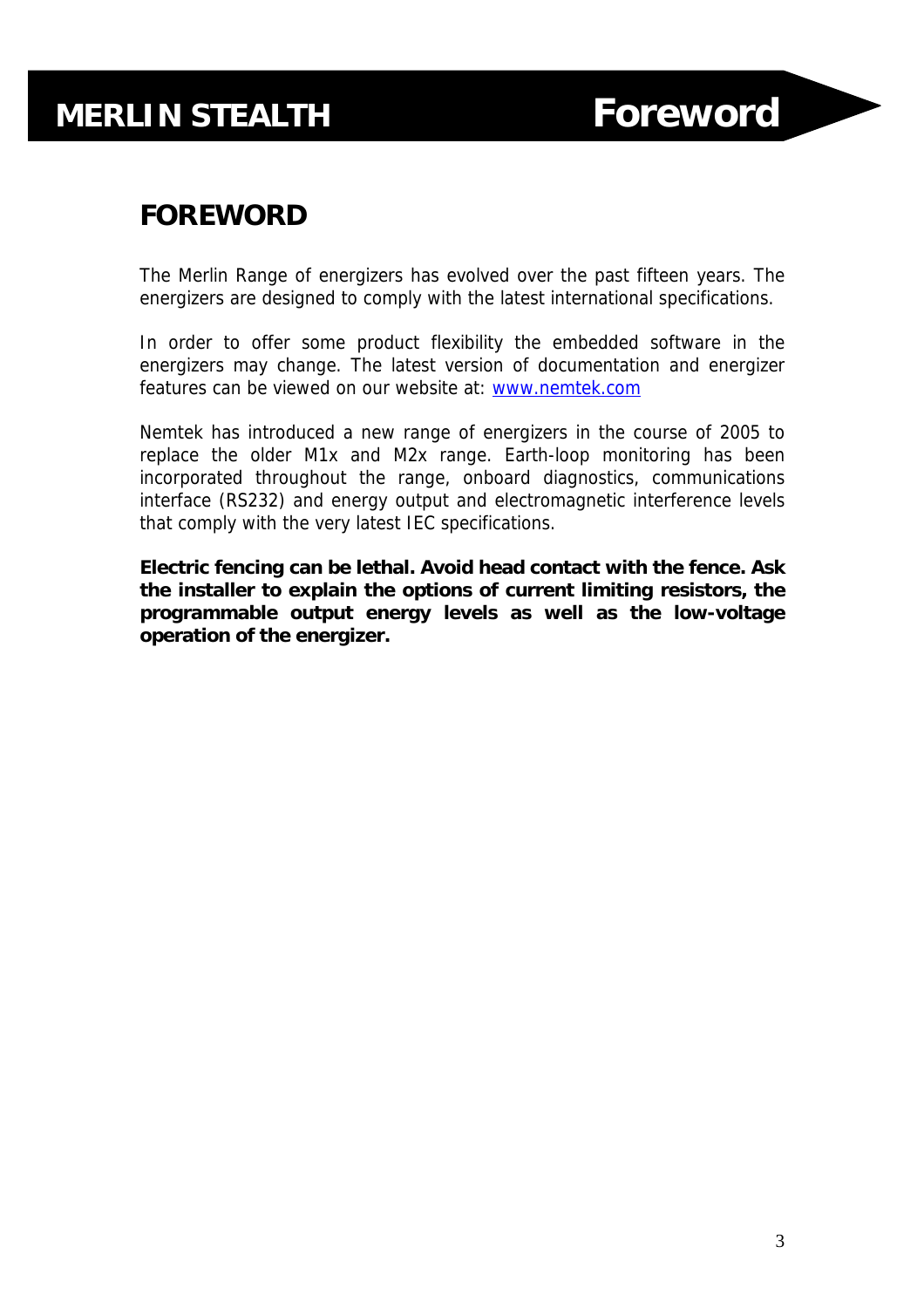# **MERLIN STEALTH Guarantee**

## **G U A R A N T E E**

The Merlin energizer, manufactured by IO Tech Manufacturing (Pty) Ltd, is guaranteed for a period of one year from date of sale against defects due to faulty workmanship or materials.

IO Tech Manufacturing (Pty) Ltd will, at its discretion, either repair or replace a product that proves to be defective.

IO Tech Manufacturing (Pty) Ltd guarantees that the product, when properly installed and used in line with the specification as determined by IO Tech Manufacturing (Pty) Ltd from time to time, will execute its function of generating a suitable potential. IO Tech Manufacturing (Pty) Ltd does not guarantee that the operation of the product will be uninterrupted and totally error free. Faulty units must be returned to Nemtek, Units 4 & 5, 64 Vervoer Street, Kya Sand, Randburg, Gauteng, South Africa OR Nemtek Security Warehouse, Unit 4, Meadowdale Park, Cnr. Herman & Dick Kemp Roads, Meadowdale, Edenvale, Gauteng, South Africa. The buyer shall pay all shipping and other charges for the return of the product to Nemtek or Nemtek Security Warehouse.

## **L I M I T A T I O N O F G U A R A N T E E**

The guarantee does NOT apply to defects resulting from acts of GOD, modifications made by the buyer or any third party, misuse, neglect, abuse, accident and mishandling.

# **E X C L U S I V E R E M E D I E S**

The remedies provided herein are IO Tech Manufacturing (Pty) Ltd's sole liability and the buyer's sole and exclusive remedies for breach of guarantee. IO Tech Manufacturing (Pty) Ltd shall not be liable for any special, incidental, consequential, direct or indirect damages, whether based on contact, tort, or any other legal theory. The foregoing guarantee is in lieu of any and all other guarantees, whether expressed, implied, or statutory, including but not limited to warranties of merchantability and suitability for a particular purpose.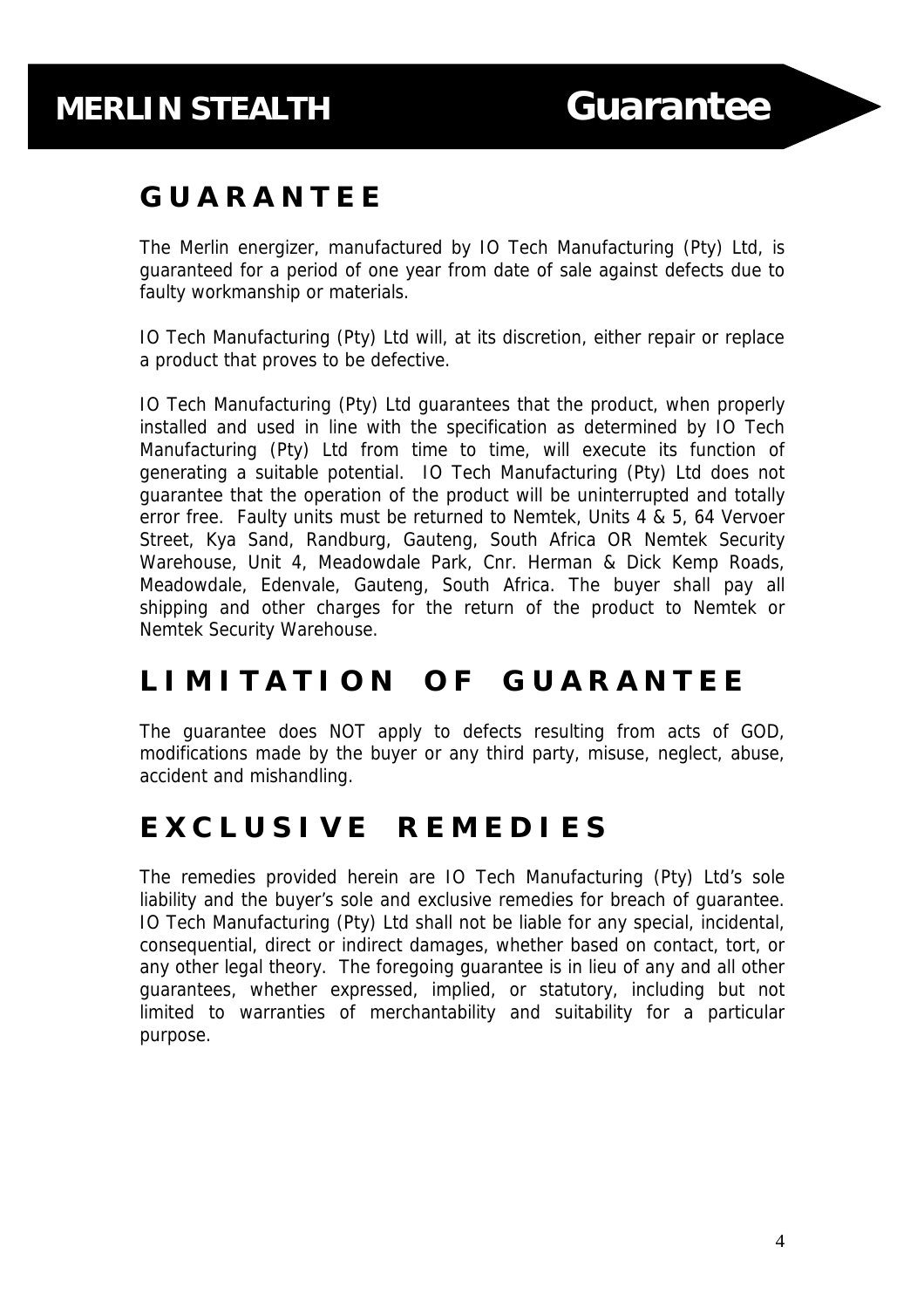# **MERLIN STEALTH Introduction**

## **INTRODUCTION**

The energizer should ideally be operated by means of a remote keypad. This enables the user to have access to many energizer features and offers the greatest security. It can, however, be operated by means of a Nemtek tab or a remote on/off switch.

## **OPERATION WITHOUT A KEYPAD**

**Turning the energizer On/Off:** Unless the feature has been disabled by the installer, the energizer can be turned On or Off by holding the Nemtek plastic tab over the corresponding logo on the fascia of the unit. Remove the tab on noticing the energizer turning On or Off.

**After an alarm occurs:** Switch the unit off with the Nemtek tab or remote key-switch. This will silence the siren ( if it has not already timed-out), internal beeper and will switch the strobe off. One of the alarm lights will be flashing or remain lit to indicate the source of the alarm. A permanently lit indicator notifies the user that the fault no longer exist. In the latter case simply turning the energizer On again will clear the memory condition. A flashing alarm light illustrates that the fault condition persist. In this case rectify the condition which caused the alarm. To reset and clear the memory condition turn the energizer On and Off and On again. Only if the alarm condition is resolved will the energizer operate without alarm activation.

## **OPERATION WITH A KEYPAD**

The energizer may be operated via a remote keypad. In this case the Nemtek tab becomes optional. ( Installer programmable).

In order to provide different access levels to the energizer and its functions different types of user are defined.

A master user has full control of the energizer and may bypass different alarm functions. The master user may change the pin identification number for all the users. There is only one master user with a default PIN of 1234, user #0.

There are three normal users and three reset users.

A normal user may turn the energizer On/Off and reset alarm conditions but not change the functionality of the energizer. User  $#1, #2$  and  $#3$ . For security reasons they have no default codes and must be assigned by the master user.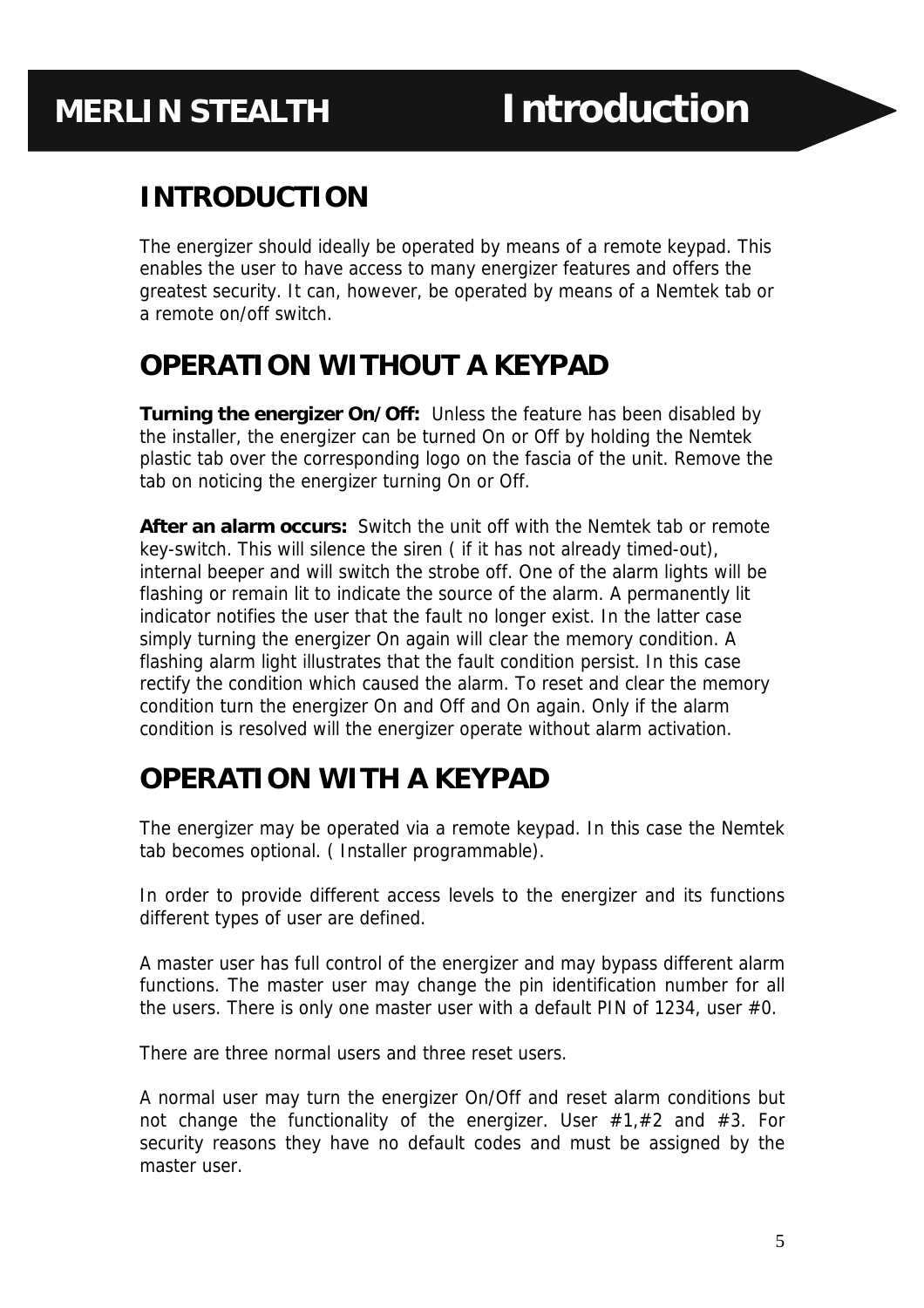A time-date action stamp facility is going to be released at a later date. The three different users in the normal operators allows for three eight hour shifts to be monitored.

The energizer will restore its condition to its previous state should there be a total power failure i.e. mains failure and battery flat.

Note that the *Gate inputs are active even when the energizer is switched off*. Use the Gate Bypass function if these inputs are to be ignored.

## **USING YOUR KEYPAD**

## **SWITCH THE FENCE ON / OFF (Master/Normal User)**



To switch the fence On or Off, enter your four digit PIN followed by the **#** key. If the red ON light is lit or flashing, the fence is energized.

- Don't pause for more than 5 seconds while entering the digits, or the control panel will reject your PIN number.
- If you make a mistake while entering your PIN, press the **#** key and start again.
- An incorrect PIN will cause the control panel to beep 5 times.

The default master (User # 1) PIN is **1 2 3 4**.

#### **AFTER AN ALARM OCCURS**



Enter your PIN (all users) and press the **#** key. This will silence the buzzer and siren. It will switch the fence off. One of the **ALARM** lights will flash or stay lit to indicate the source of the alarm. A flashing indicator illustrates that the fault condition persists. A permanently lit indicator notifies the user that the fault no longer exists. In the latter case simply turning the energizer on again will clear the memory condition. If the flashing alarm condition cannot be resolved, the alarm will be activated irrespective of the number of times the unit is turned On or Off. The Master user can bypass alarm conditions. A reset user will only reset the alarm outputs and not change the On/Off state of the energizer.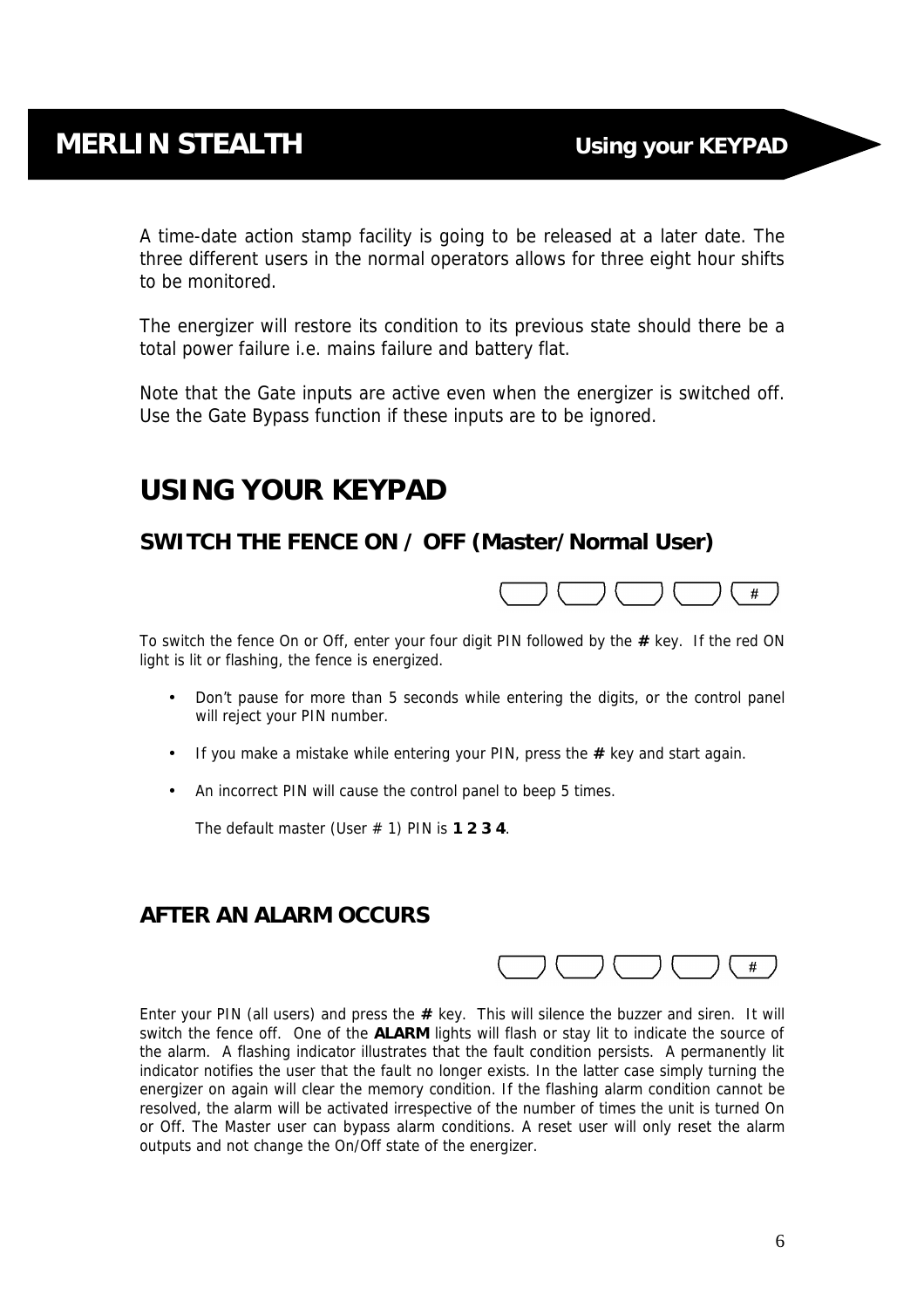## **MERLIN STEALTH Using your KEYPAD**

 $\blacksquare$ 

#

#### **CHANGE THE VOLTAGE ON THE FENCE**



Enter your PIN (master only) and press the **\*** key, enter the digit **3**, then press the **#** key. When the fence is on and in low voltage mode, the red **ON** light will flash. The red **ON** light will stay permanently lit if the fence is in high voltage mode. Use the low voltage mode when children are in the fence vicinity.

With two zone energizers alarm differentiation between the zones is not possible in low voltage mode.

## **BYPASS THE FENCE ALARM (All Zones^)**  $#$

Enter your PIN (master only) and press the **\*** key, enter the digit **1**, then press the **#** key. The **FENCE ALARM** light will start flashing slowly to confirm the fence alarm is bypassed. To cancel the bypass, repeat the same sequence of keys.

### **BYPASS THE FENCE ALARM (Zone 1)**

Enter your PIN (master only) and press the **\*** key, enter the digit **1**, followed by the digit **1**, then press the **#** key. To cancel the bypass, repeat the same sequence of keys.

#### **BYPASS THE FENCE ALARM (Zone 2^)**  $\overline{2}$  $#$

Enter your PIN (master only) and press the **\*** key, enter the digit **1**, followed by the digit **2**, then press the **#** key. To cancel the bypass, repeat the same sequence of keys.

# **BYPASS THE SIREN AND STROBE LIGHT (SILENT ALARM)**

Enter your PIN (master only) and press the **\*** key, enter the digit **4**, then press the **#** key. The beeper in the control panel will still be active.

#### **UN-BYPASS THE SIREN AND STROBE LIGHT**

Enter your PIN (master only) and press the **\*** key, enter the digit **7**, then press the **#** key.

 $#$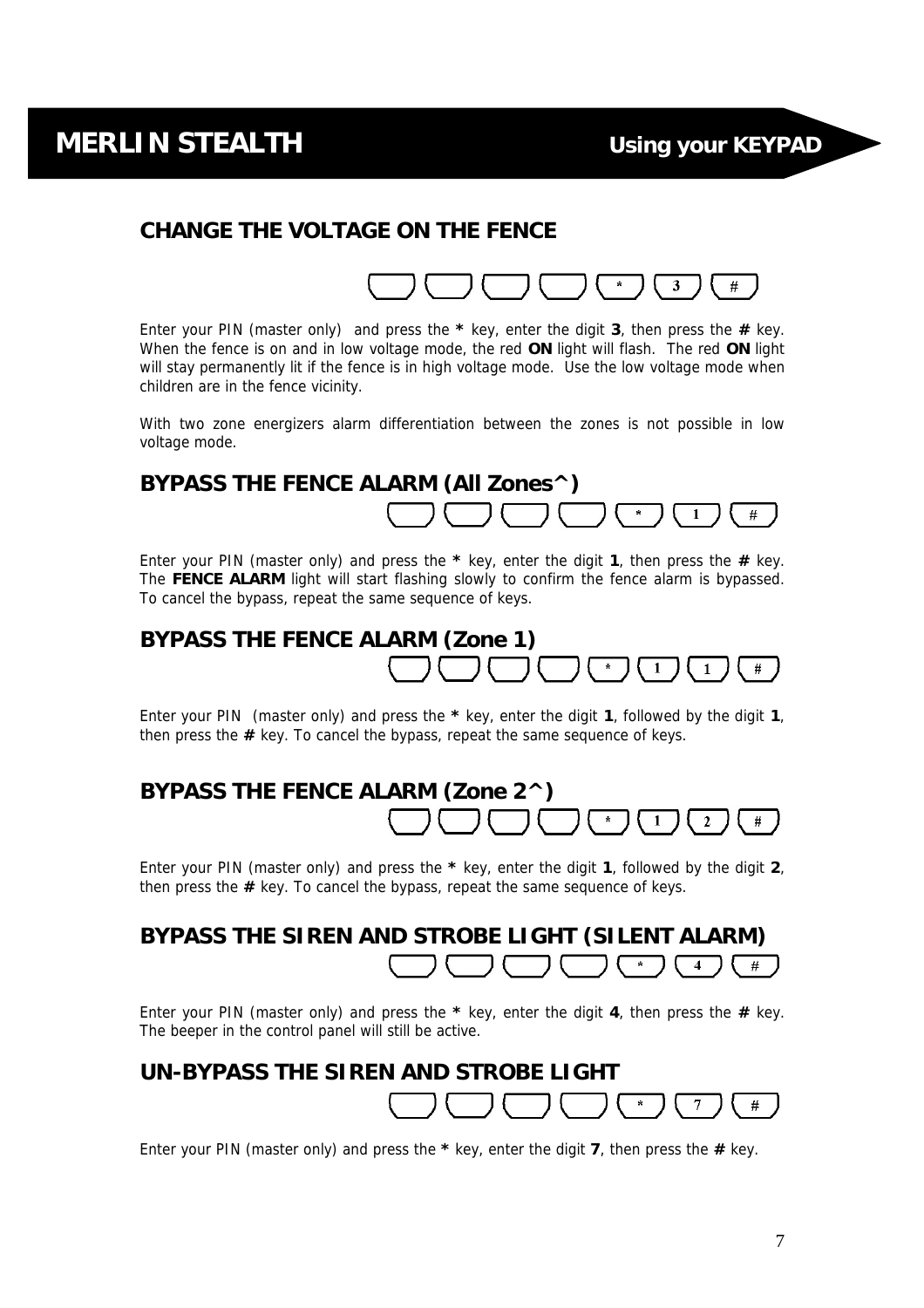#### **MAKE THE GATE ALARM IMMEDIATE(Both Gates)**  $\mathbf{2}$ #

Enter your PIN (master only) and press the **\*** key, enter the digit **2**, followed by the digit **7**, then press the **#** key. The **GATE ALARM** light will start flashing, with a cadence of one flash every 5 seconds, to confirm the gate alarm is immediate.

#### **MAKE THE GATE ALARM IMMEDIATE(Gate 1)**

#### $\mathbf{2}$  $\overline{7}$  $\mathbf{1}$

Enter your PIN (master only) and press the **\*** key, enter the digit **2**, followed by the digit **7**, followed by the digit **1**, then press the **#** key. The **GATE ALARM** light will start flashing, with a cadence of one flash every 5 seconds, to confirm the gate alarm is immediate.

#### **MAKE THE GATE ALARM IMMEDIATE(Gate 2)**

#### $\overline{2}$  $\overline{2}$ #

Enter your PIN (master only) and press the **\*** key, enter the digit **2**, followed by the digit **7**, followed by the digit **2**, then press the **#** key. The **GATE ALARM** light will start flashing, with a cadence of one flash every 5 seconds, to confirm the gate alarm is immediate.

#### **MAKE THE GATE ALARM DELAYED(Both Gates)**

 $\mathbf{2}$  $\overline{\mathbf{4}}$ #

Enter your PIN (master only) and press the **\*** key, enter the digit **2**, followed by the digit **4**, then press the **#** key. The default gate delay is 4 minutes.

#### **MAKE THE GATE ALARM DELAYED(Gate 1)**  $\mathbf 2$ # 4 1

Enter your PIN (master only) and press the **\*** key, enter the digit **2**, followed by the digit **4**, followed by the digit **1**, then press the **#** key. The default gate delay is 30 seconds.

#### **MAKE THE GATE ALARM DELAYED(Gate 2)**  $\overline{2}$  $\#$

Enter your PIN (master only) and press the **\*** key, enter the digit **2**, followed by the digit **4**, followed by the digit **2**, then press the **#** key. The default gate delay is 30 seconds.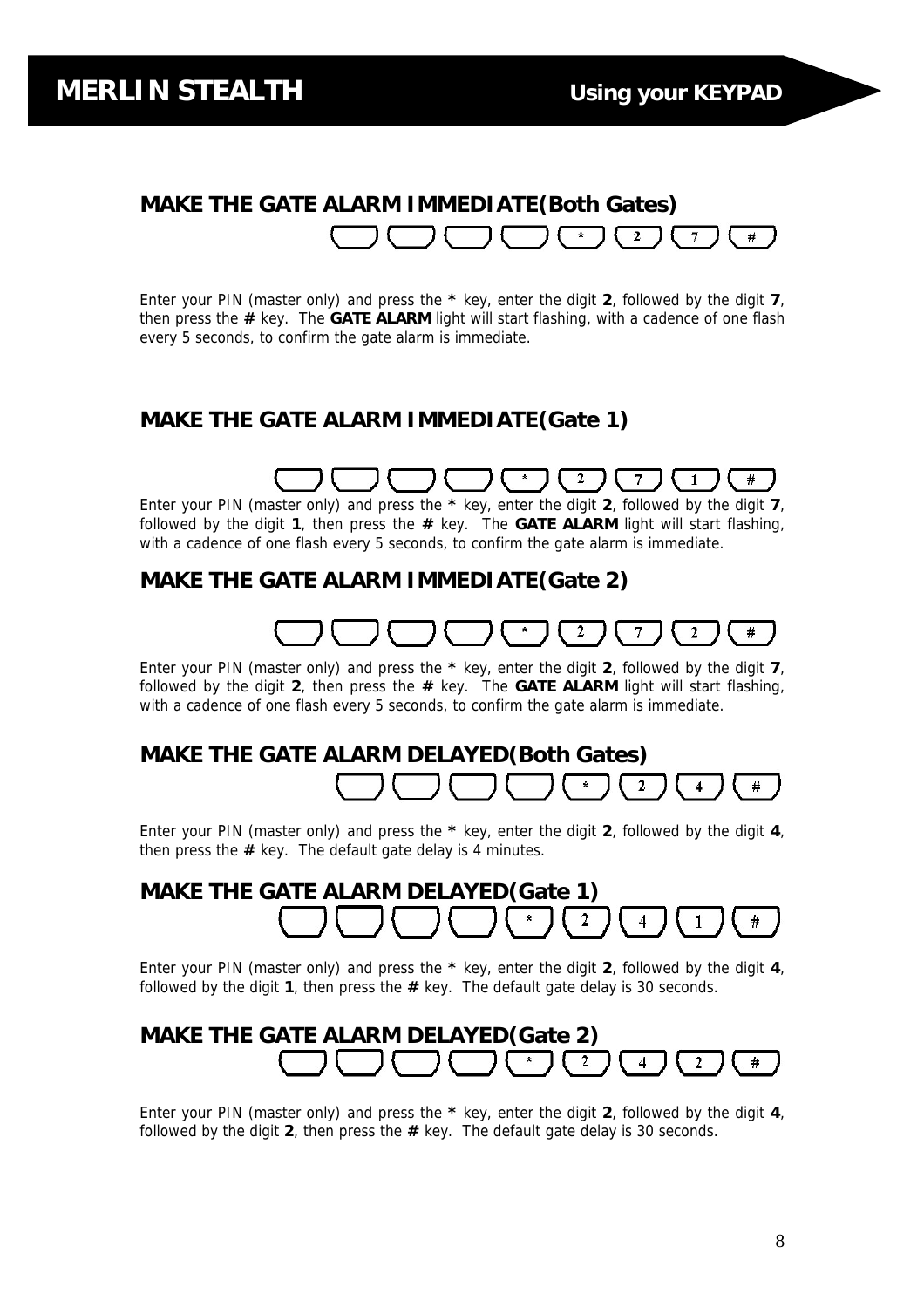#### **BYPASS THE GATE ALARM(Gate 1 and Gate 2)**   $\overline{2}$ #

Enter your PIN (master only) and press the **\*** key, enter the digit **2**, then press the **#** key. The **GATE ALARM** light will start flashing slowly to confirm that the gate alarm is bypassed. To cancel the bypass, repeat the same sequence of keys.

## **BYPASS THE GATE ALARM (Gate 1)** #

Enter your PIN (master only) and press the **\*** key, enter the digit **2**, followed by the digit **1**, then press the **#** key. To cancel the bypass, repeat the same sequence of keys.

#### **BYPASS THE GATE ALARM (Gate 2)**  $\overline{2}$  $\overline{2}$

Enter your PIN (master only) and press the **\*** key, enter the digit **2**, followed by the digit **2**, then press the **#** key. To cancel the bypass, repeat the same sequence of keys.

#### **TURN THE GATE CHIME ON (Gate1)**  $\boldsymbol{2}$ 8

Enter your PIN (master only) and the **\*** key, enter the digit **2**, enter the digit **8**, enter the digit **1**, then press the **#** key. If the chime is on, the keypad will beep three times if the gate opens and twice if it closes.

## **TURN THE GATE CHIME OFF (Gate1)**  $#$

Enter your PIN (master only) and the **\*** key, enter the digit **2**, enter the digit **8**, enter the digit **2**, then press the **#** key. No audible indication of gate opening or closing.

#### **TURN THE GATE CHIME ON (Gate2)**  $\overline{2}$  $\overline{\mathbf{8}}$  $\overline{\mathbf{3}}$  $#$

Enter your PIN (master only) and the **\*** key, enter the digit **2**, enter the digit **8**, enter the digit **3**, then press the **#** key. If the chime is on, the keypad will beep three times if the gate opens and twice if it closes.

 $#$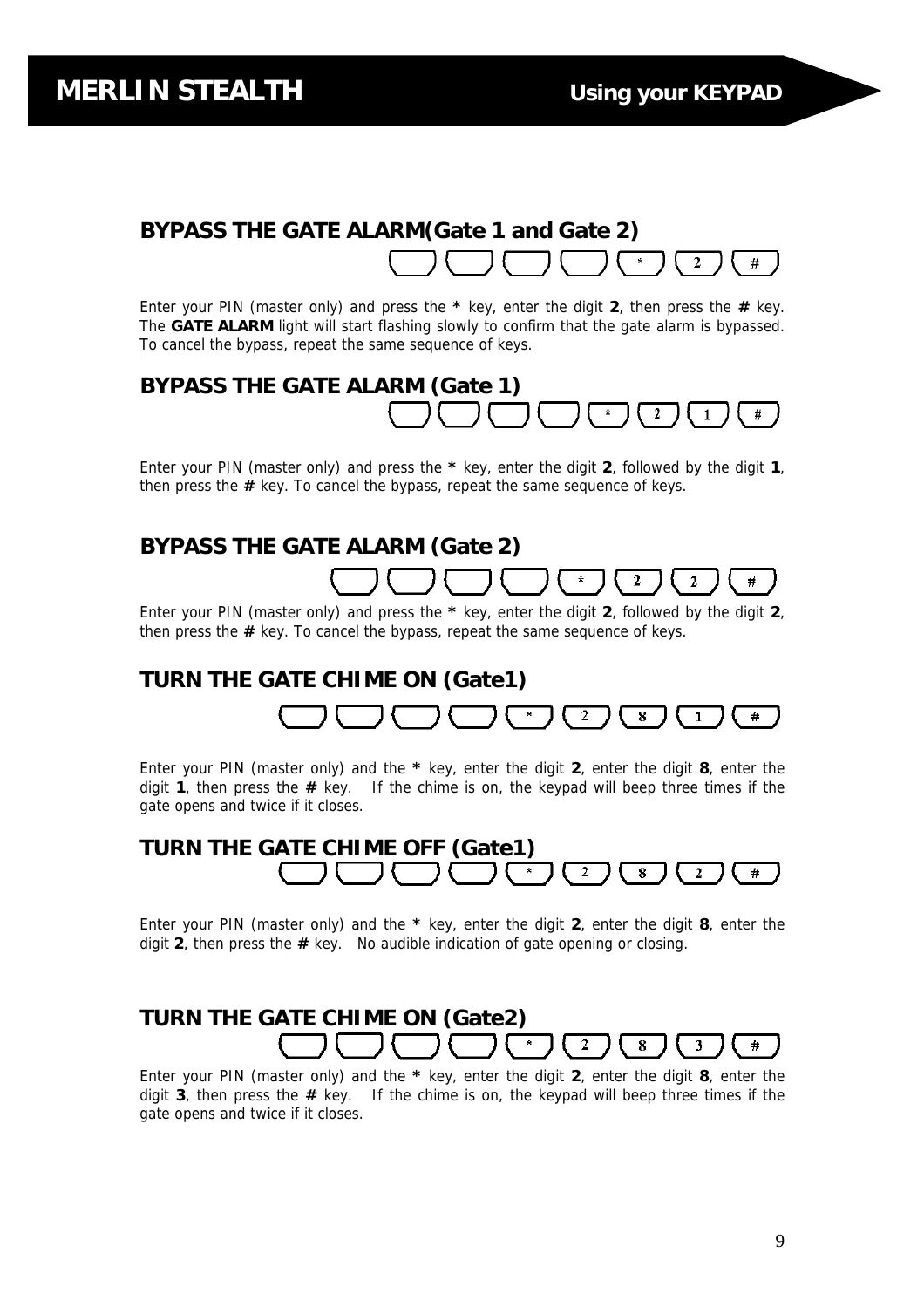#### **TURN THE GATE CHIME OFF (Gate2)** 8 #

Enter your PIN (master only) and the **\*** key, enter the digit **2**, enter the digit **8**, enter the digit **4**, then press the **#** key. No audible indication of gate opening or closing.

#### **BYPASS THE SERVICE ALARM**  $\boldsymbol{9}$  $#$

Enter your PIN (master only) and press the **\*** key, enter the digit **9**, then press the **#** key. The **SERVICE ALARM** light will start flashing slowly to confirm that the service alarm is bypassed. To cancel the bypass, repeat the same sequence of keys. The energizer will indicate a service alarm if the battery voltage is low.

#### **MANUAL BATTERY TEST**



Enter your PIN (master only) and press the **\*** key, enter the digit **6**, then press the **#** key. The keypad will beep four times indicating the battery test has started. This test disables the mains input for 20 minutes and monitors the battery voltage. If the battery voltage falls below an acceptable level during this test the battery service light will come on, provided the bypass is not enabled, and indicates the battery needs replacing. It is advisable to have the energizer running in High Voltage mode during this test. It is advisable to test battery condition at least twice a year. (If the auto battery test feature is enabled by the installer, the timing sequence will be re-initiated.)

#### **CHANGING A USER PIN**



Enter your master PIN, press the  $*$  key, enter the digit 0, then press the  $#$  key. Enter the user number (0-6), and push the  $#$  key. User number 0 is the master PIN that has system configuration rights i.e. bypass of alarm conditions etc. Enter that user's new PIN and press the  $\#$  key. Enter the new PIN again and press the  $\#$  key. If the new PIN is accepted, the control panel will beep four times. If you make a mistake while programming, or if the system rejects the new PIN, the control panel will beep five times.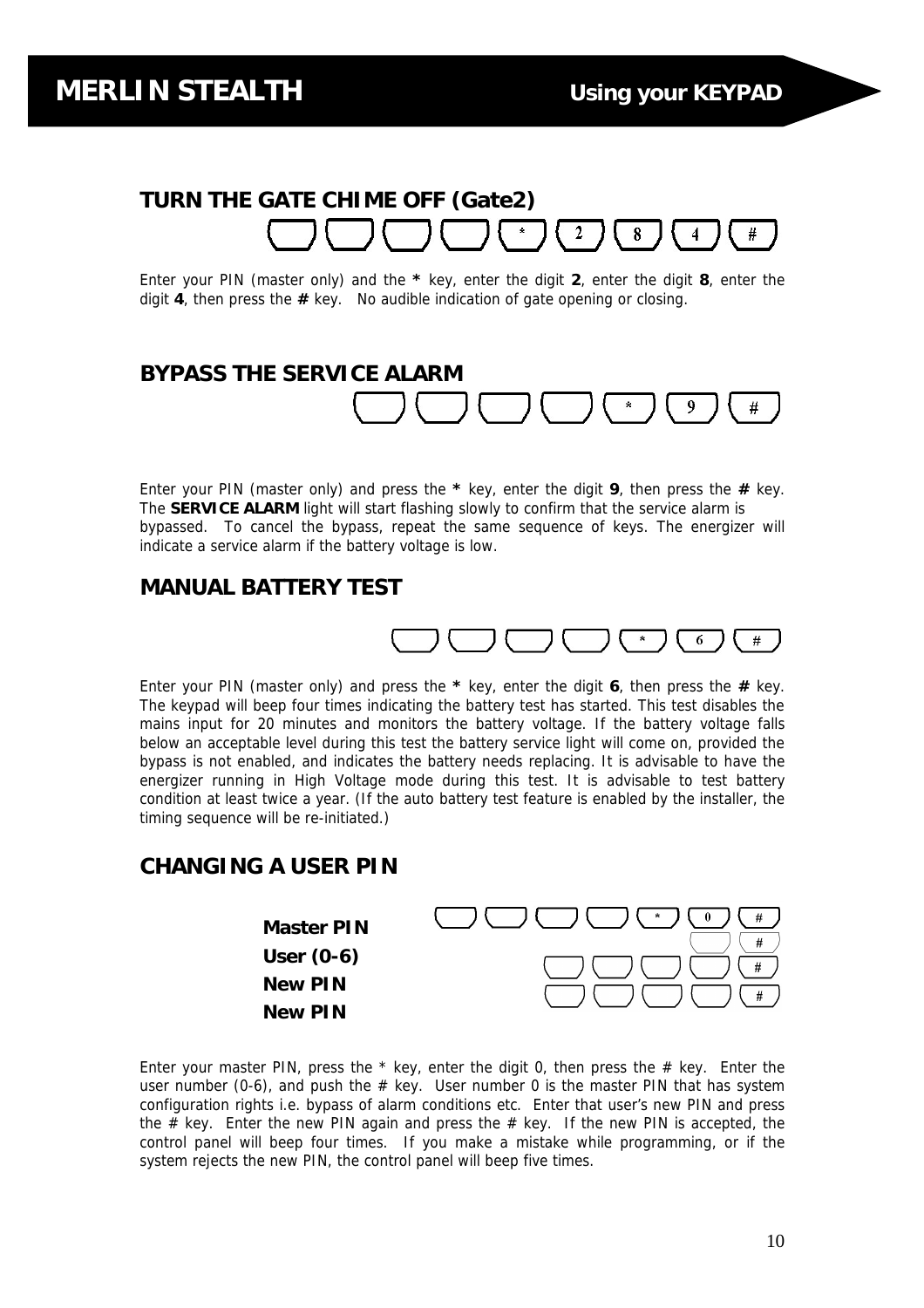#### **ALTERING THE KEY-PAD INDICATOR BRIGHTNESS:**

The brightness of the keypads can be increased or decreased by pressing and holding the 1 or 7 keys respectively. The key-pad will beep while the indicator brightness is changing. No user PIN is required for this operation.

#### **Note.**

**^** Depending on the energizer model this may not be applicable.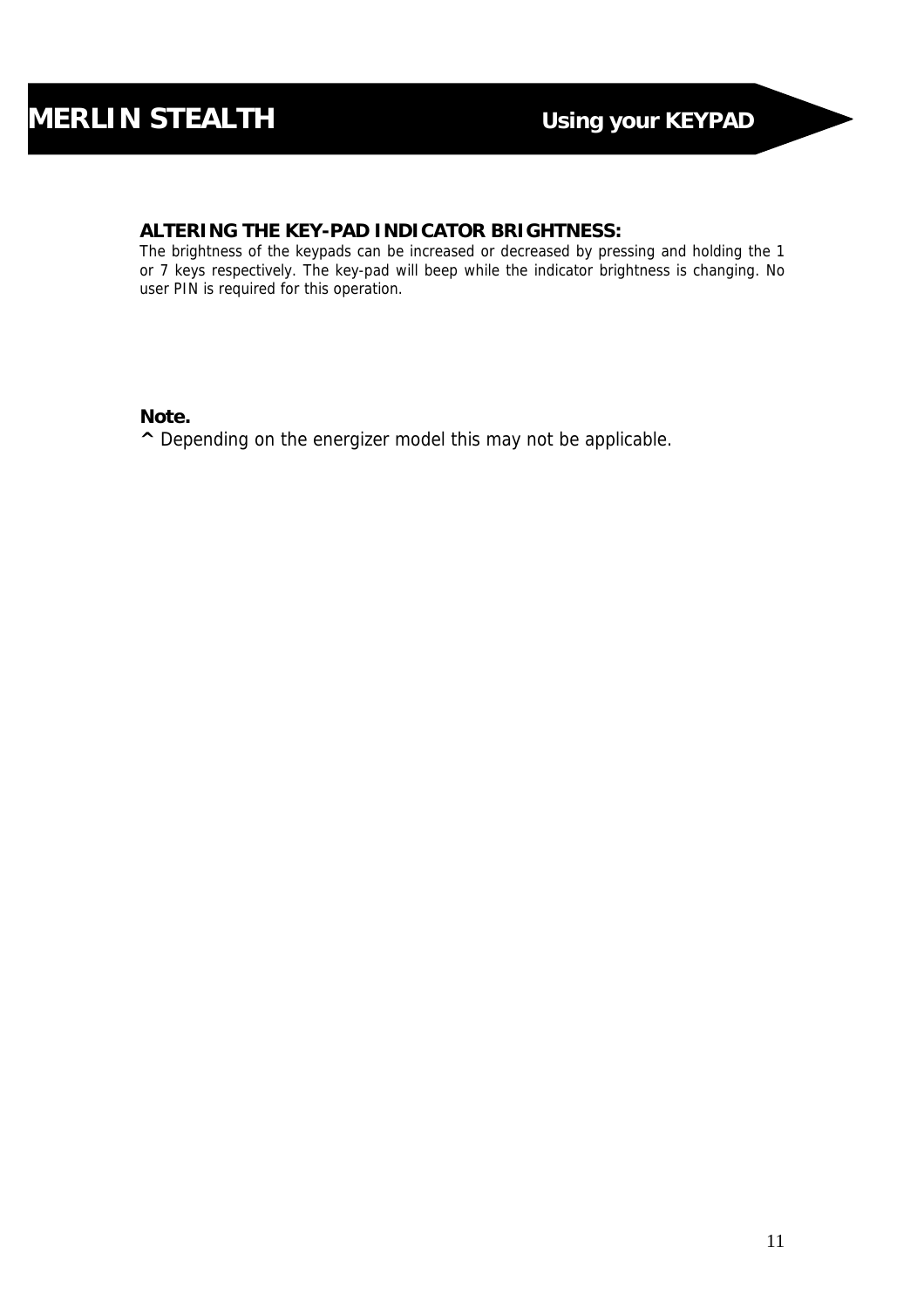# **MERLIN STEALTH What the Energizer lights indicate**

## **WHAT THE ENERGIZER LIGHTS INDICATE**

| Condition:                           | Power<br>Light | On<br>Light                 | Fence<br>Good<br>(1 or 2)   | Fence<br>Check<br>(1 or 2)  | Fence<br>Alarm<br>(1 or 2)  | <b>Gate Light</b><br>(1 or 2)                                            | <b>Battery</b><br>Light<br>(M15S &<br>M18S only) | <b>Service</b><br>Light<br>(M15S &<br>M18S only) | <b>Remarks</b>                                                                                    |
|--------------------------------------|----------------|-----------------------------|-----------------------------|-----------------------------|-----------------------------|--------------------------------------------------------------------------|--------------------------------------------------|--------------------------------------------------|---------------------------------------------------------------------------------------------------|
| <b>FENCE GOOD</b>                    | ON             | ON                          | SLOW<br><b>FLASH</b>        | <b>OFF</b>                  | OFF                         | <b>OFF</b>                                                               | ON                                               | <b>OFF</b>                                       | Fence on,<br>working<br>properly                                                                  |
| <b>FENCE OFF</b>                     | ON             | OFF                         | <b>OFF</b>                  | <b>OFF</b>                  | OFF                         | <b>OFF</b>                                                               | ON                                               | <b>OFF</b>                                       | Fence off,<br>working<br>properly                                                                 |
| <b>FENCE OFF</b>                     | ON             | OFF                         |                             |                             | <b>FAST</b><br><b>FLASH</b> |                                                                          | ON                                               |                                                  | Fence turned<br>off with alarm<br>condition<br>active                                             |
| <b>MAINS FAILURE</b>                 | <b>OFF</b>     |                             |                             |                             |                             |                                                                          |                                                  |                                                  | System on<br>battery power                                                                        |
| LOW VOLTAGE<br><b>MODE</b>           |                | <b>SLOW</b><br><b>FLASH</b> |                             |                             |                             |                                                                          |                                                  |                                                  | Energizer<br>switched to<br>low voltage                                                           |
| <b>FENCE CHECK</b>                   |                |                             |                             | <b>SLOW</b><br><b>FLASH</b> |                             |                                                                          |                                                  |                                                  | Check Fence<br>Remove<br>vegetation                                                               |
| <b>FENCE ALARM</b>                   |                |                             | FAST<br><b>FLASH</b>        |                             |                             |                                                                          |                                                  |                                                  | Problem on<br>fence                                                                               |
| <b>FENCE BYPASS</b>                  |                |                             | <b>SLOW</b><br><b>FLASH</b> |                             |                             |                                                                          |                                                  |                                                  | Fence alarm<br>switched off                                                                       |
| <b>GATE OPEN</b>                     |                |                             |                             |                             |                             | FAST<br><b>FLASH</b>                                                     |                                                  |                                                  | Gate is open                                                                                      |
| <b>GATE BYPASS</b>                   |                |                             |                             |                             |                             | <b>SLOW</b><br><b>FLASH</b>                                              |                                                  |                                                  | Gate alarm<br>switched off                                                                        |
| GATE<br><b>IMMEDIATE</b>             |                |                             |                             |                             |                             | 1 FLASH<br>EVERY 5<br>SECONDS                                            |                                                  |                                                  | Appropriate<br>gate input is in<br>immediate<br>mode.                                             |
| SILENT ALARM                         |                |                             |                             |                             |                             |                                                                          |                                                  | 1 SHORT<br><b>FLASH EVERY</b><br>5 SECONDS       | Siren or strobe<br>light not<br>activated by<br>alarm!                                            |
| GATE2<br>CONTROLS<br>FENCE VOLTAGE   |                |                             |                             |                             |                             | Gate2<br><b>LONG</b><br><b>FLASH</b><br><b>EVERY 5</b><br><b>SECONDS</b> |                                                  |                                                  | Gate 2 closed:<br>fence in low-<br>voltage mode<br>Gate 2 open:<br>fence in high-<br>voltage mode |
| <b>BATTERY</b><br><b>VOLTAGE LOW</b> |                |                             |                             |                             |                             |                                                                          | <b>OFF</b>                                       |                                                  | No mains,<br>Faulty fuse                                                                          |
| <b>ALARM MEMORY</b>                  |                |                             | (ON)                        |                             |                             | (ON)                                                                     |                                                  | (ON)                                             | Old alarm.<br>Enter PIN #                                                                         |
| SERVICE ALARM<br><b>BYPASS</b>       |                |                             |                             |                             |                             |                                                                          |                                                  | <b>SLOW FLASH</b>                                | Service alarm<br>switched off                                                                     |
| SERVICE ALARM                        |                |                             |                             |                             |                             |                                                                          |                                                  | FAST<br><b>FLASH</b>                             | No mains,<br>battery flat,<br>faulty fuse                                                         |

NOTE: The AUX LIGHT on the M18S and M15S is not used.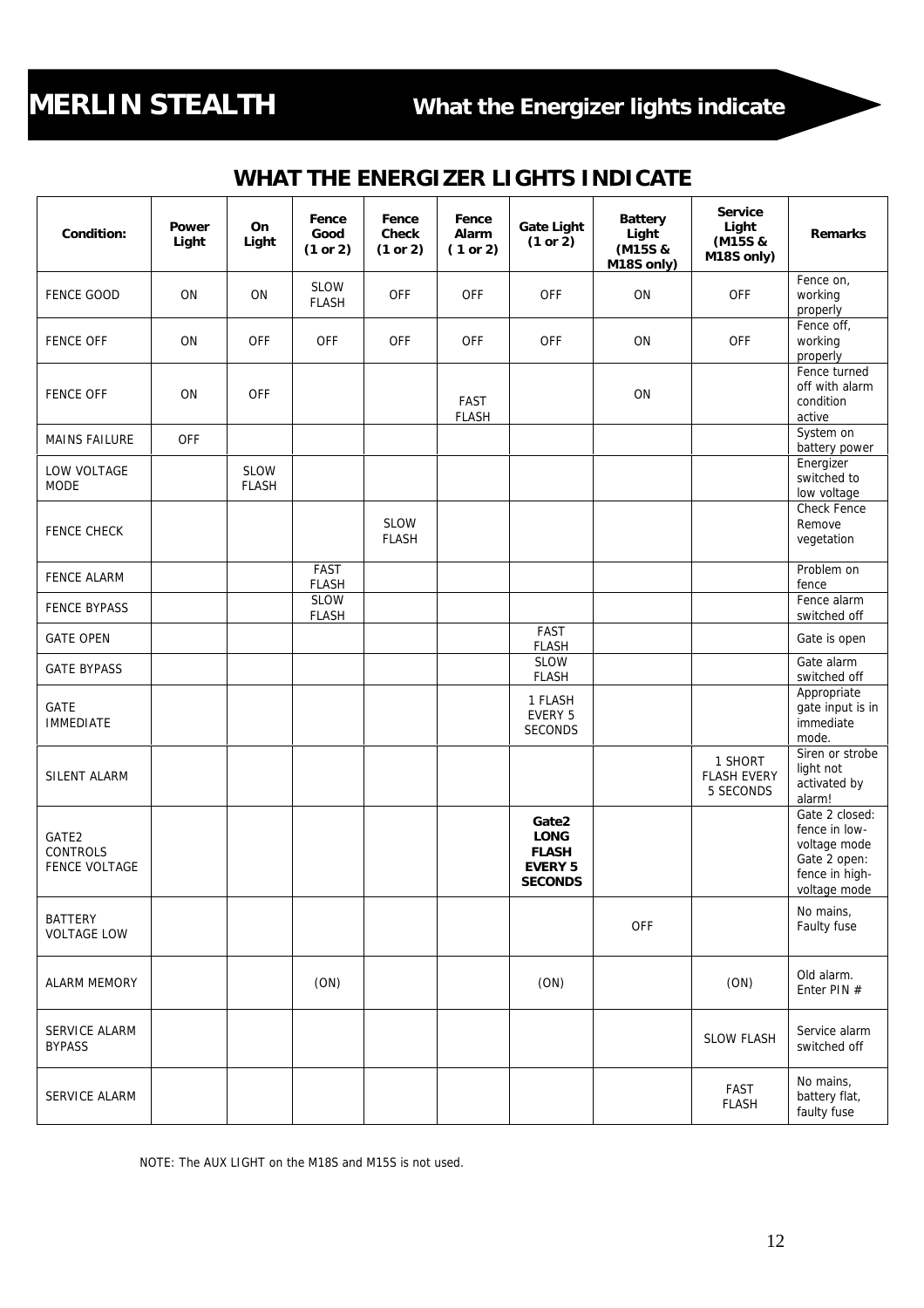## **WHAT THE KEYPAD LIGHTS INDICATE**

| <b>Condition:</b>                                   | <b>Power</b><br>Light | Good<br>Light               | On<br>Light                 | Fence<br>Light(1<br>or $2)$ | Gate<br>Light(1<br>or $2)$                                               | <b>Service</b><br>Light                              | <b>Remarks</b>                                                                            |
|-----------------------------------------------------|-----------------------|-----------------------------|-----------------------------|-----------------------------|--------------------------------------------------------------------------|------------------------------------------------------|-------------------------------------------------------------------------------------------|
| <b>FENCE GOOD</b>                                   | ON                    | ON                          | ON                          | <b>OFF</b>                  | <b>OFF</b>                                                               | <b>OFF</b>                                           | Fence on, working<br>properly                                                             |
| <b>FENCE OFF</b>                                    | ON                    | <b>OFF</b>                  | <b>OFF</b>                  | <b>OFF</b>                  | <b>OFF</b>                                                               | <b>OFF</b>                                           | Fence off, working<br>properly                                                            |
| <b>FENCE OFF</b>                                    | ON                    | <b>SLOW</b><br><b>FLASH</b> | <b>OFF</b>                  |                             |                                                                          |                                                      | Fence turned off with<br>alarm condition active                                           |
| <b>MAINS</b><br><b>FAILURE</b>                      | <b>OFF</b>            |                             |                             |                             |                                                                          |                                                      | System on battery power                                                                   |
| LOW<br><b>VOLTAGE</b><br><b>MODE</b>                |                       |                             | <b>SLOW</b><br><b>FLASH</b> |                             |                                                                          |                                                      | Energizer switched to low<br>fence voltage                                                |
| <b>FENCE</b><br><b>ALARM</b>                        |                       | <b>OFF</b>                  |                             | <b>FAST</b><br><b>FLASH</b> |                                                                          |                                                      | Problem on fence                                                                          |
| <b>FENCE</b><br><b>BYPASS</b>                       |                       |                             |                             | <b>SLOW</b><br><b>FLASH</b> |                                                                          |                                                      | Fence alarm switched off                                                                  |
| <b>GATE OPEN</b>                                    |                       |                             |                             |                             | FAST<br><b>FLASH</b>                                                     |                                                      | Gate is open                                                                              |
| <b>GATE BYPASS</b>                                  |                       |                             |                             |                             | <b>SLOW</b><br><b>FLASH</b>                                              |                                                      | Gate alarm switched off                                                                   |
| <b>GATE</b><br><b>IMMEDIATE</b>                     |                       |                             |                             |                             | 1 FLASH<br>EVERY 5<br><b>SECONDS</b>                                     |                                                      | Appropriate gate input is<br>in immediate mode.                                           |
| <b>SILENT</b><br><b>ALARM</b>                       |                       |                             |                             |                             |                                                                          | 1 SHORT<br><b>FLASH</b><br>EVERY 5<br><b>SECONDS</b> | Siren or strobe light not<br>activated by alarm!                                          |
| GATE2<br><b>CONTROLS</b><br><b>FENCE</b><br>VOLTAGE |                       |                             |                             |                             | Gate2<br><b>LONG</b><br><b>FLASH</b><br><b>EVERY 5</b><br><b>SECONDS</b> |                                                      | Gate 2 closed: fence in<br>low-voltage mode<br>Gate 2 open: fence in<br>high-voltage mode |
| <b>ALARM</b><br><b>MEMORY</b>                       |                       |                             |                             | (ON)                        | (ON)                                                                     | (ON)                                                 | Old alarm. Enter PIN #                                                                    |
| <b>SERVICE</b><br><b>ALARM</b><br><b>BYPASS</b>     |                       |                             |                             |                             |                                                                          | <b>SLOW</b><br><b>FLASH</b>                          |                                                                                           |
| <b>SERVICE</b><br><b>ALARM</b>                      |                       |                             |                             |                             |                                                                          | FAST<br><b>FLASH</b>                                 | No main, battery flat,<br>faulty fuse                                                     |